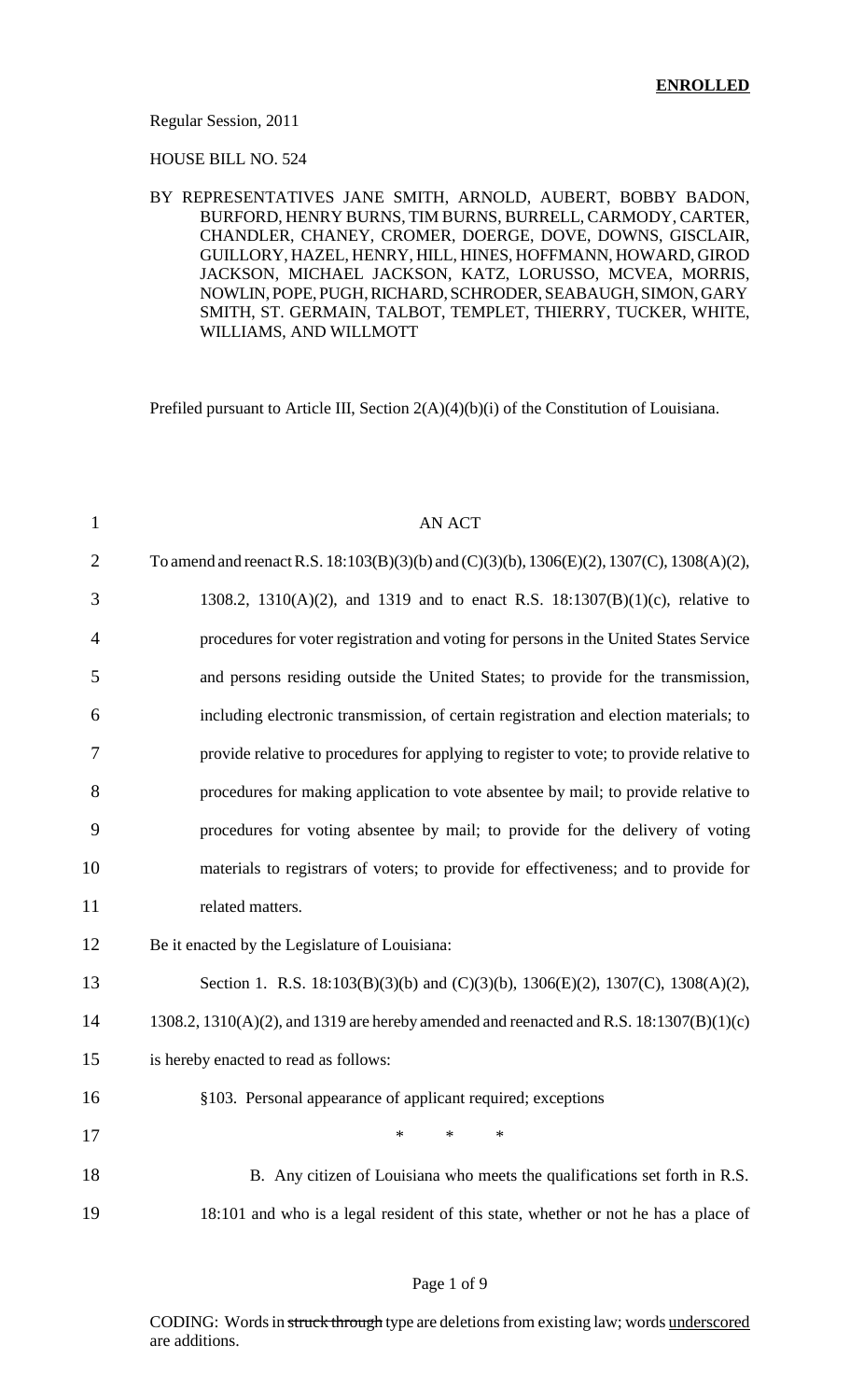## HB NO. 524 **ENROLLED**

| $\mathbf{1}$   | abode in this state, but who is unable to appear in person to register because he is in |
|----------------|-----------------------------------------------------------------------------------------|
| $\overline{2}$ | the United States Service, as defined in R.S. 18:1302, may register by mail using the   |
| 3              | state mail voter registration form in accordance with the following provisions:         |
| 4              | $\ast$<br>$\ast$<br>$\ast$                                                              |
| 5              | (3) Upon receipt of the document, the applicant shall:                                  |
| 6              | $\ast$<br>$\ast$<br>$\ast$                                                              |
| 7              | (b) Return the document by mail, facsimile, or other means of transmission              |
| 8              | to the registrar.                                                                       |
| 9              | $\ast$<br>$\ast$<br>$\ast$                                                              |
| 10             | C. A person who meets the qualifications set forth in R.S. 18:101(E) who is             |
| 11             | unable to appear in person to register because he is residing outside the United States |
| 12             | may register by mail using the state mail voter registration form in accordance with    |
| 13             | the following provisions:                                                               |
| 14             | $\ast$<br>$\ast$<br>$\ast$                                                              |
| 15             | (3) Upon receipt of the document, the applicant shall:                                  |
| 16             | $\ast$<br>$\ast$<br>∗                                                                   |
| 17             | (b) Return the document by mail, facsimile, or other means of transmission              |
| 18             | to the registrar.                                                                       |
| 19             | $\ast$<br>$*$ and $*$<br>∗                                                              |
| 20             | §1306. Preparation and distribution of absentee by mail and early voting ballots        |
| 21             | $\ast$<br>$\ast$<br>∗                                                                   |
| 22             | Ε.                                                                                      |
| 23             | $*$<br>$\ast$<br>∗                                                                      |
| 24             | $(2)(a)$ An absentee by mail or early voting ballot envelope flap shall also            |
| 25             | contain lines for the handwritten signature of two witnesses. The voter may sign the    |
| 26             | certificate in the presence of two witnesses, or one witness if the voter is voting     |
| 27             | absentee by mail as authorized by R.S. 18:1303(F) or (I), and in such a case, the       |
| 28             | contain a line for the handwritten signature of one witness. The voter may sign the     |
| 29             | certificate in the presence of one witness and in such a case, the voter shall not be   |
| 30             | required to obtain the signature of a notary public, but his certificate shall be made  |

Page 2 of 9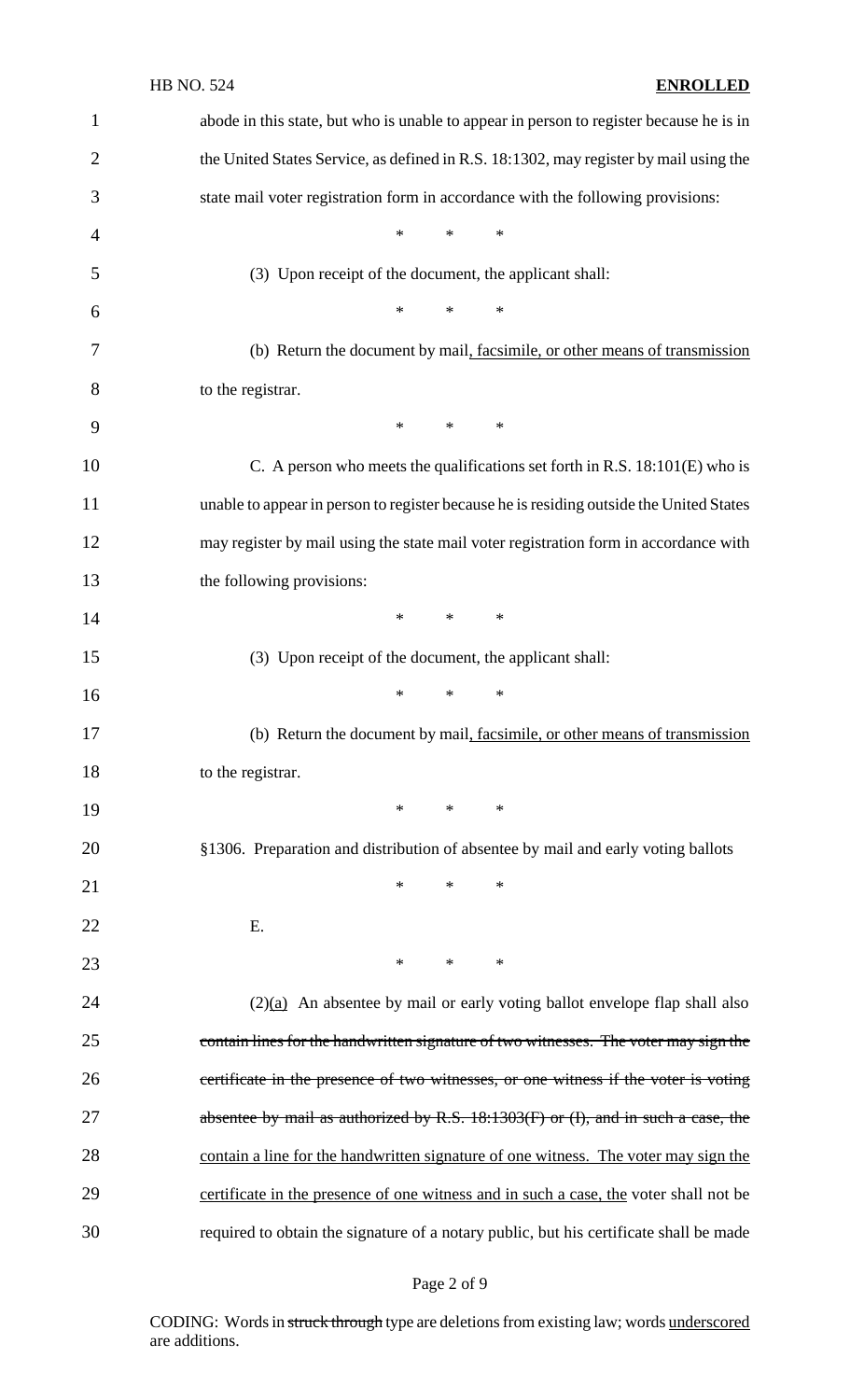| $\mathbf{1}$   | under penalty of perjury for providing false or fraudulent information. Above the       |
|----------------|-----------------------------------------------------------------------------------------|
| $\overline{2}$ | perforation and along the seal line, the words "DO NOT DETACH FLAP" shall be            |
| 3              | printed.                                                                                |
| 4              | (b) Notwithstanding the provisions of Subparagraph (a) of this Paragraph,               |
| 5              | a member of the United States Service or person residing outside of the United States   |
| 6              | who is registered to vote shall not be required to sign the certificate in the presence |
| 7              | of one witness or to obtain the signature of a notary public, but his certificate shall |
| 8              | be made under penalty of perjury for providing false or fraudulent information.         |
| 9              | $\ast$<br>$\ast$<br>$\ast$                                                              |
| 10             | §1307. Application by mail                                                              |
| 11             | $\ast$<br>*<br>∗                                                                        |
| 12             | B(1)                                                                                    |
| 13             | $\ast$<br>$\ast$<br>∗                                                                   |
| 14             | (c) Notwithstanding the provisions of Subparagraph (a) of this Paragraph,               |
| 15             | with respect to members of the United States Service and persons residing outside       |
| 16             | the United States who are registered to vote, an application to vote by mail may be     |
| 17             | delivered to the registrar by electronic transmission.                                  |
| 18             | $\ast$<br>$\ast$<br>∗                                                                   |
| 19             | C. If the applicant is a member of the United States Service or resides                 |
| 20             | outside the United States, he may use the federal postcard application or an            |
| 21             | application electronically transmitted by the registrar or secretary of state, and the  |
| 22             | application shall be received by the registrar no later than 4:30 p.m. on the day       |
| 23             | before the election. Such application shall be valid for a period extending from the    |
| 24             | date the application is received in the office of the registrar of voters through two   |
|                |                                                                                         |
| 25             | subsequent regularly scheduled federal general elections. If the registrar rejects the  |

# Page 3 of 9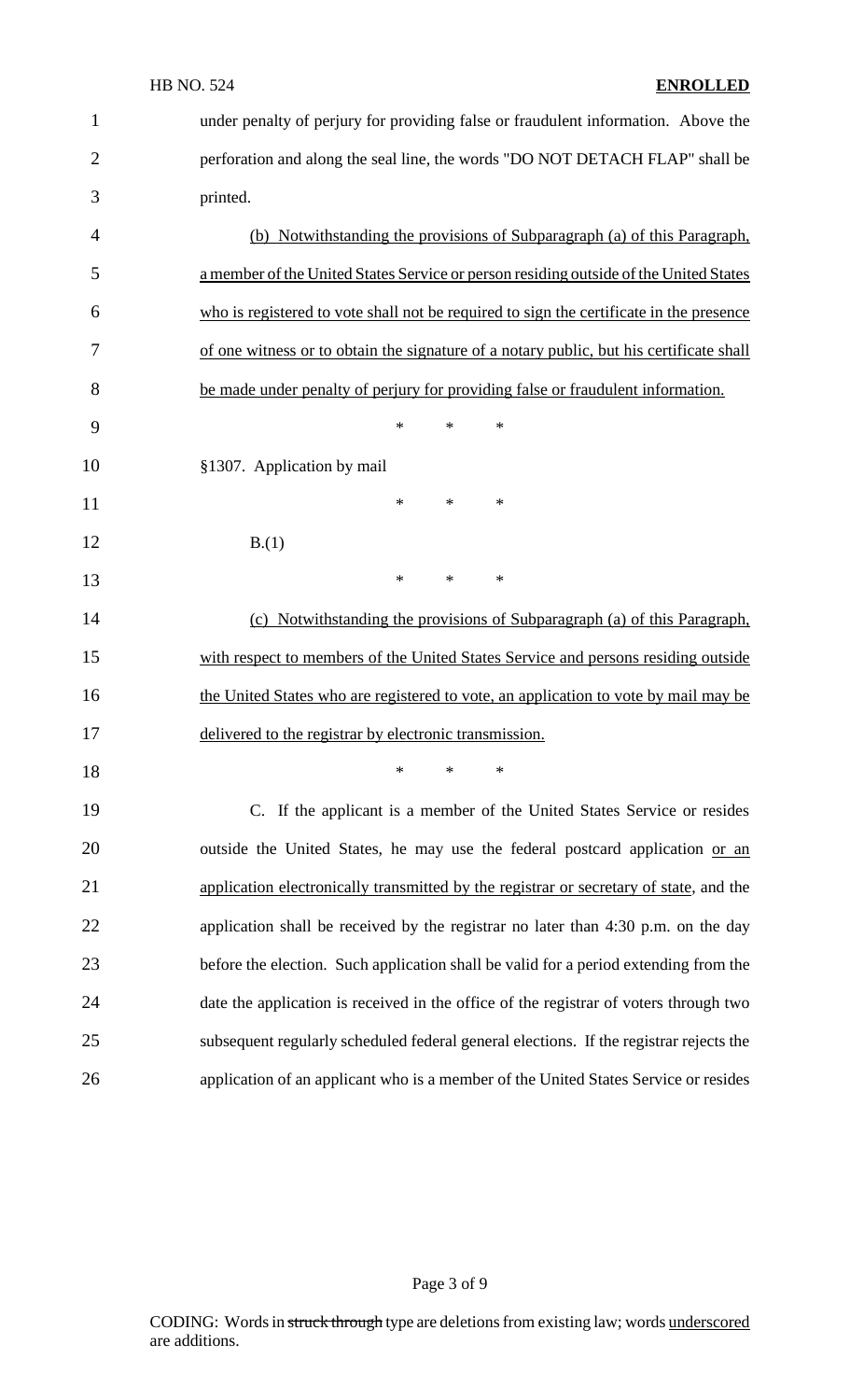| $\mathbf{1}$   | outside the United States, the registrar shall provide the applicant with written         |
|----------------|-------------------------------------------------------------------------------------------|
| $\overline{2}$ | reasons for the rejection.                                                                |
| 3              | *<br>$\ast$<br>$\ast$                                                                     |
| 4              | §1308. Absentee voting by mail                                                            |
| 5              | A.                                                                                        |
| 6              | $\ast$<br>$\ast$<br>$\ast$                                                                |
| 7              | $(2)(a)$ With respect to registered voters on active duty in the United States            |
| 8              | military service or outside the continental boundaries of the United States members       |
| 9              | of the United States Service and persons residing outside the United States who are       |
| 10             | registered to vote, these materials shall be mailed as provided by the Uniformed and      |
| 11             | Overseas Citizens Absentee Voting Act (39 U.S.C. 3406 and 42 U.S.C. 1973ff et             |
| 12             | seq.) and shall include both the primary election ballot and the special ballot for the   |
| 13             | general election. The registrar shall mail the materials for candidates for United        |
| 14             | States senator or United States representative in congressional primary and general       |
| 15             | elections, candidates for presidential nominee in presidential preference primary         |
| 16             | elections, and candidates in presidential elections at least forty-five days prior to the |
| 17             | election to those voters who have made application to vote absentee by mail by such       |
| 18             | time.                                                                                     |
| 19             | (b) Notwithstanding the provision of Subparagraph (a) of this Paragraph,                  |
| 20             | with respect to registered voters on active duty in the United States military service    |
| 21             | or outside the continental boundaries of the United States members of the United          |
| 22             | States Service and persons residing outside the United States who are registered to       |
| 23             | vote, these materials may be electronically transmitted for a federal candidates for      |
| 24             | United States senator or United States representative in congressional primary and        |
| 25             | general election elections and must include the special ballot or ballots as provided     |
| 26             | in R.S. $18:1306(A)(4)$ for the federal congressional general election. The registrar     |
| 27             | shall transmit the materials at least forty-five days prior to the election to those      |
| 28             | voters who have requested electronic transmission by such time.                           |
| 29             | (c) Notwithstanding the provisions of Subparagraph (a) of this Paragraph,                 |
| 30             | with respect to members of the United States Service and persons residing outside         |

Page 4 of 9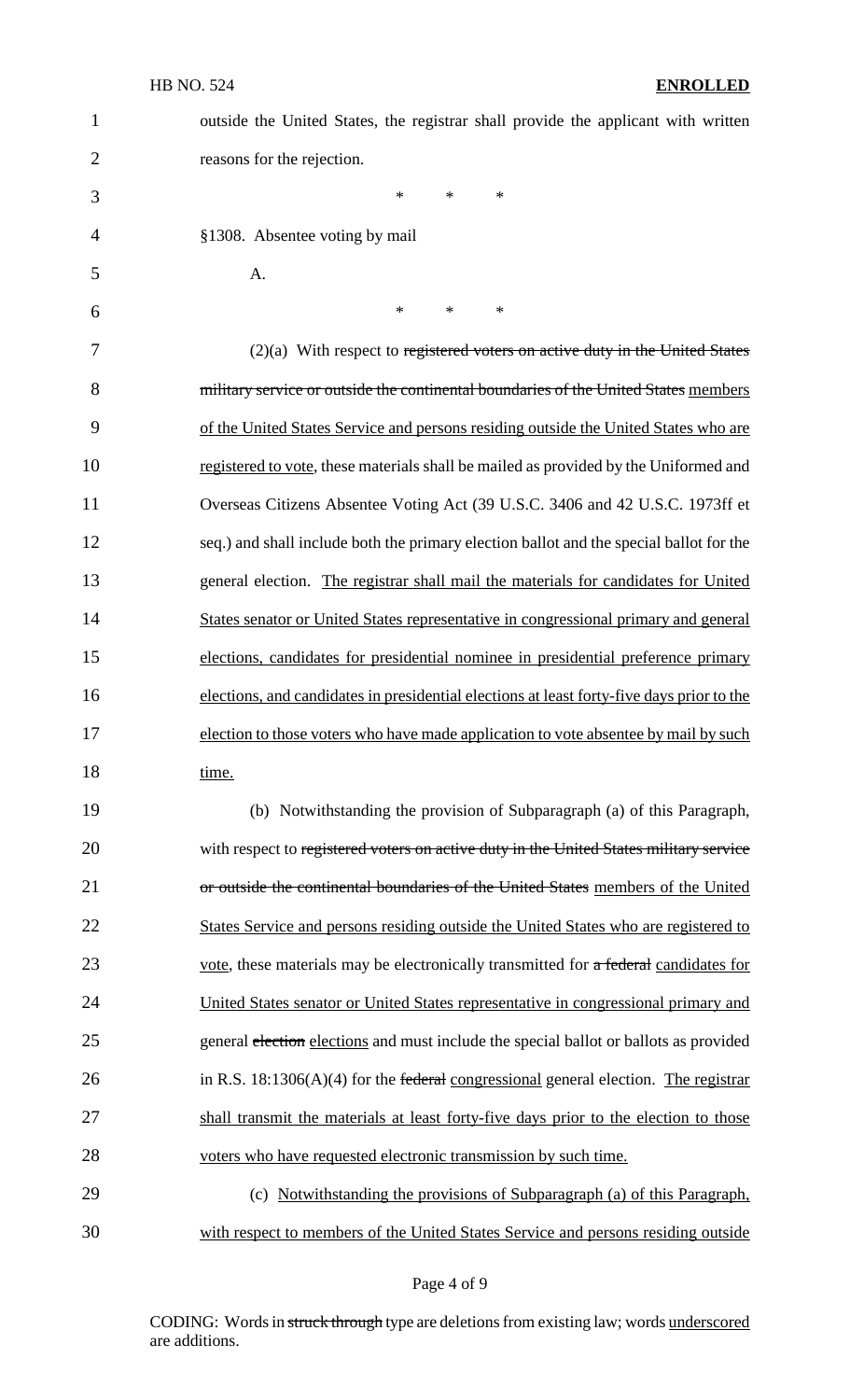the United States who are registered to vote, these materials may be electronically transmitted for candidates for presidential nominee in presidential preference primary elections and candidates in presidential elections. The registrar shall 4 transmit the materials at least forty-five days prior to the election to those voters who have requested electronic transmission by such time.

 (d) For mailed ballots, the envelope mailed to the voter shall contain four envelopes, two of which shall be the ballot envelopes and two of which shall be return envelopes. Each return envelope shall bear the official title and mailing address of the registrar, whether it contains a primary or general election ballot, and the name, return address, and precinct or district number of the voter. The voter shall return his voted primary election ballot and special ballot for the general election to 12 the registrar in the appropriate envelopes. The registrar of voters shall not mail a regular general election absentee ballot to a member of the United States Service or 14 to persons residing overseas only if the registrar has mailed the special regular general election absentee ballot includes one ormore electionsthat were not included 16 on the special ballot sent, as provided herein, to such voter. The envelope for the special ballot shall contain language on the outside of the envelope that clearly designates which envelope is to be used for return of the general election ballot.

19  $(d)$   $(e)(i)$  For each electronically transmitted presidential preference primary, 20 presidential, congressional primary, and federal congressional general election ballot 21 ballots, the registrar shall transmit the ballot or ballots, certificate, and waiver of the 22 right to a secret ballot to the voter <u>for each ballot mailing</u>. The waiver of the right 23 to a secret ballot shall contain the following statement: "My ballot was transmitted 24 electronically to me and I am voluntarily waiving my right to a secret ballot." The 25 statement shall also contain a space for the voter's handwritten signature, the date, 26 and the voter's social security number. The voter shall return by mail his voted ballot 27 or ballots, completed certificate, and signed waiver of the right to a secret ballot for 28 each ballot mailing. The registrar and his staff shall take the steps necessary to keep 29 each voted ballot that was transmitted electronically as confidential as practicable.

#### Page 5 of 9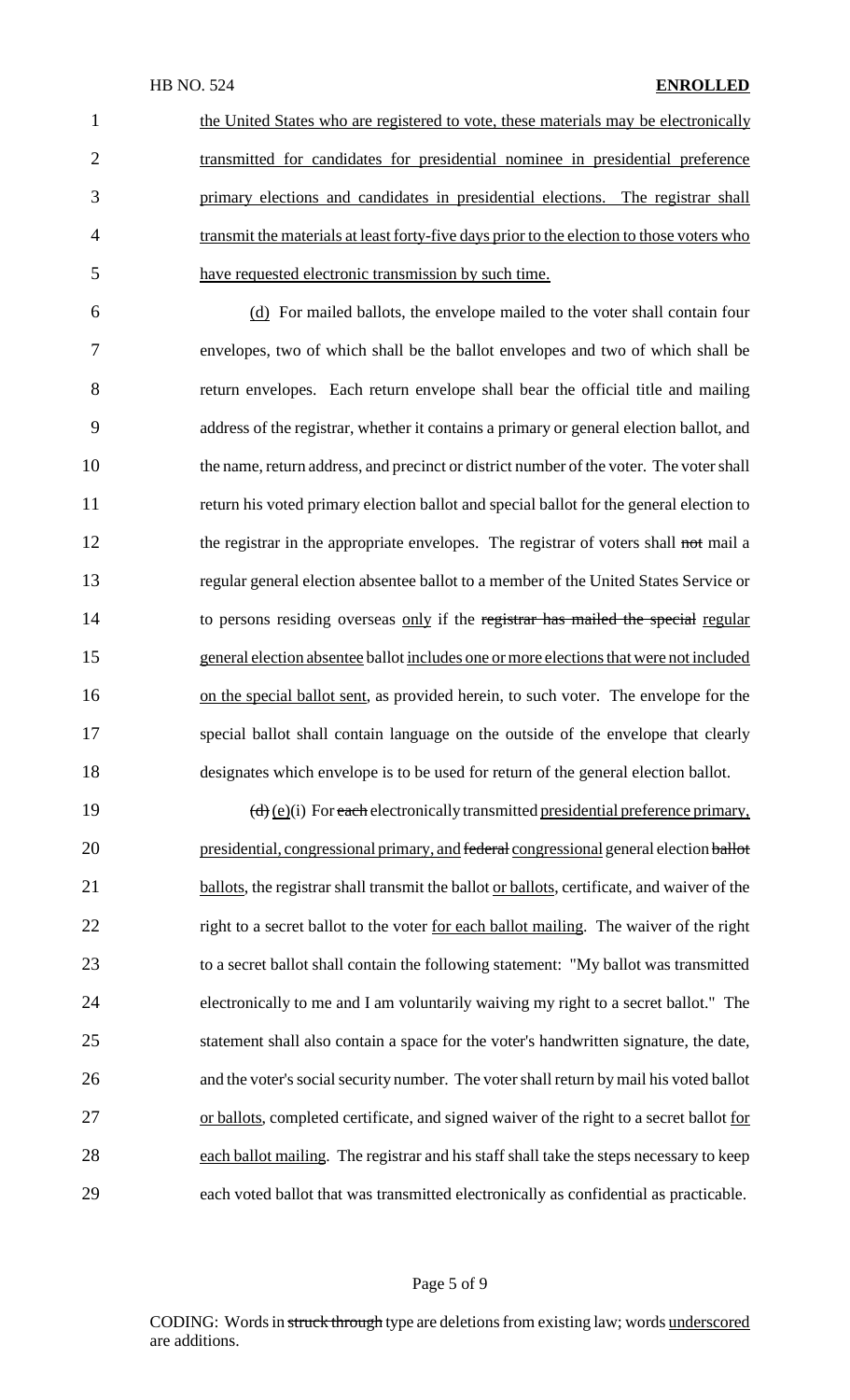1 (ii) The voter may use the a separate "Security Envelope" and ballot 2 transmittal envelope from the Federal Write-in Absentee Ballot to mail the 3 electronically transmitted federal presidential preference primary, presidential, 4 congressional primary, or congressional general election ballot or ballots, and 5 certificate, and waiver of the right to a secret ballot to the parish registrar of voters 6 for each ballot mailing.

7 (e) (f) Notwithstanding the provisions of Subparagraphs (a), (b), and (c), and 8 (d) of this Paragraph, a voter who is on active duty in the United States military service or residing outside the United States continental boundaries a member of the United States Service or who resides outside the United States and who feels he will not have time to vote timely by mail, may request that the registrar transmit to him 12 by facsimile a ballot, including the certificate, or a second ballot, as the case may be, and the registrar shall do so. The voter may then either mail or transmit by facsimile his voted ballot and certificate back to the registrar at the facsimile machine number designated by the registrar. If the voter chooses to transmit his voted ballot to the registrar by facsimile, the documents to be transmitted shall contain the following statement: "I understand that by faxing my voted ballot I am voluntarily waiving my right to a secret ballot." This statement shall be followed by the voter's handwritten signature, date, and social security number. Upon receipt of the transmittal, the registrar shall place the voted ballot along with the signed statement and certificate in an appropriately marked envelope and seal it. The registrar and his staff shall take 22 the steps necessary to keep the voted ballots received by facsimile as confidential as practicable.

24  $(f)(g)$  The secretary of state as the chief election officer of the state shall 25 take all actions reasonably necessary to allow persons residing outside the 26 continental boundaries and persons on active duty in the armed forces members of 27 the United States Service and persons residing outside the United States to vote 28 according to the Uniformed and Overseas Citizens Absentee Voting Act or otherwise 29 during a period of declared emergency, whether by mail, facsimile, or other means

#### Page 6 of 9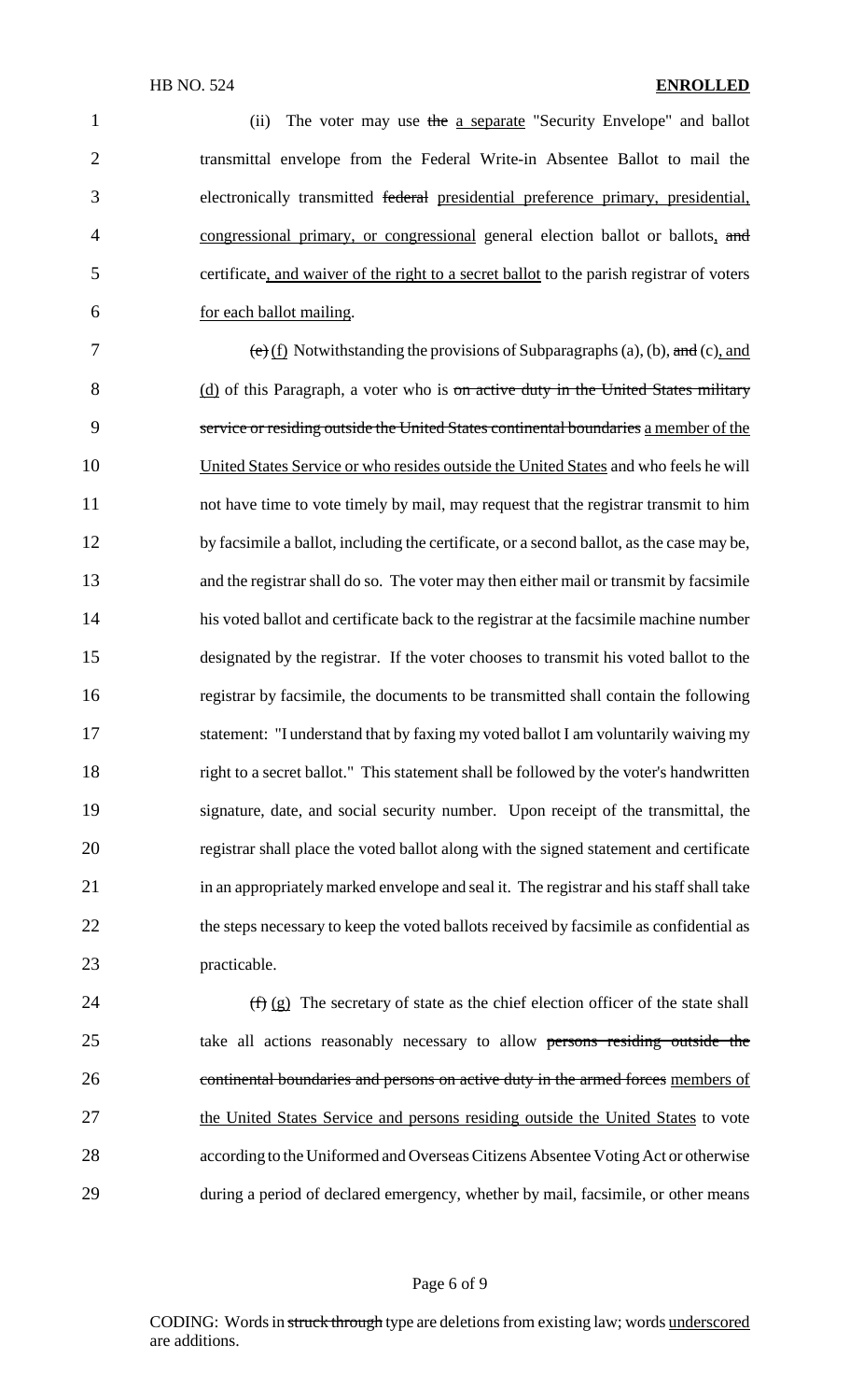|                | of transm |
|----------------|-----------|
| $\overline{2}$ | contrary. |

1 of transmission of the ballot, notwithstanding any provision of this Code to the

3  $*$  \* \* \*

4 §1308.2. Voting absentee by mail for candidates for presidential nominee, 5 presidential candidates, and congressional candidates

6 A.(1) At least forty-five <u>forty-six</u> days before each presidential election, the 7 secretary of state shall deliver to each registrar a sufficient quantity of absentee by 8 mail ballots, envelopes, certificates, and instructions, including those to be 9 electronically transmitted, for the election of the president of the United States to be 10 used only by members of the United States Service, as defined in R.S. 18:1302, and 11 persons residing outside the United States who are registered to vote pursuant to R.S. 12 18:103(C), for the election of the president of the United States, including ballots, 13 certificates, and instructions to be electronically transmitted to the voters. The 14 absentee by mail ballot shall be prepared according to law and shall contain only 15 presidential candidates. The absentee by mail ballot envelope shall be marked 16 "Presidential Ballot Only".

17 (2) At least forty-five forty-six days before each congressional primary and 18 general election, the secretary of state shall deliver to each registrar a sufficient 19 quantity of primary election absentee by mail ballots for congressional candidates 20 and special absentee by mail ballots <u>for congressional candidates</u> as provided in R.S. 21 18:1306(A)(4), envelopes, certificates, and instructions, including those to be 22 electronically transmitted, to be used only by members of the United States Service, 23 as defined in R.S. 18:1302, and persons residing outside the United States who are 24 registered to vote. pursuant to R.S. 18:103(C), for the election of the members of 25 congress, including special ballots, certificates, and instructions to be electronically 26 transmitted to the voters.

 (3) At least forty-six days before each presidential preference primary election, the secretary of state shall deliver to each registrar a sufficient quantity of absentee by mail ballots, envelopes, certificates, and instructions, including those to 30 be electronically transmitted, for candidates for presidential nominee to be used only

#### Page 7 of 9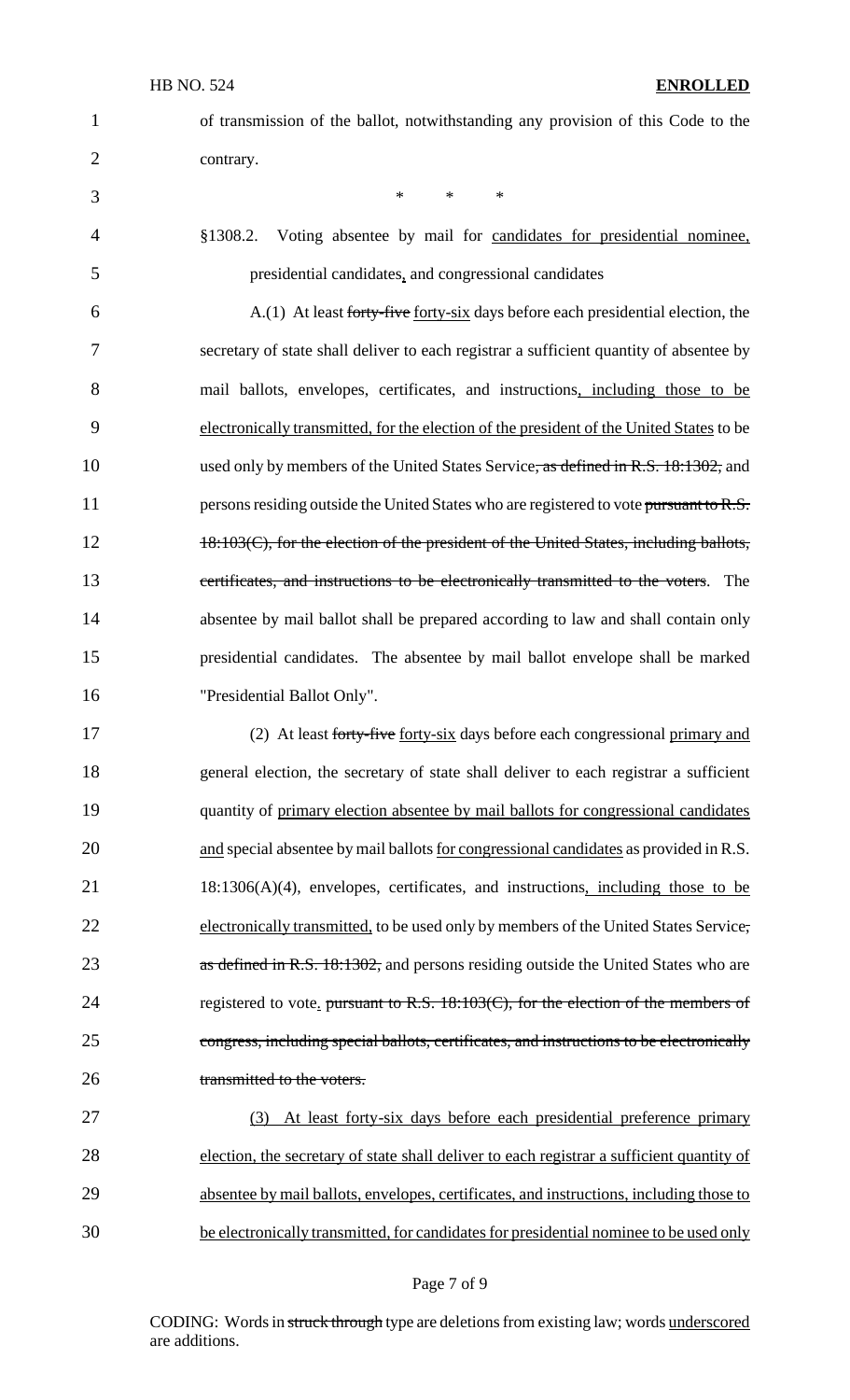|                | <b>HB NO. 524</b><br><b>ENROLLED</b>                                                       |
|----------------|--------------------------------------------------------------------------------------------|
| $\mathbf{1}$   | by members of the United States Service and persons residing outside the United            |
| $\overline{2}$ | States who are registered to vote.                                                         |
| 3              | Voting absentee by mail for candidates for presidential nominee,<br><b>B.</b>              |
| 4              | presidential candidates, and congressional candidates as provided in Subsection A          |
| 5              | hereof of this Section shall be conducted pursuant to the provisions of this Chapter       |
| 6              | governing absentee by mail voting generally.                                               |
| 7              | *<br>$\ast$<br>∗                                                                           |
| 8              | §1310. Execution of certificate; marking of ballot; casting vote; assistance               |
| 9              | A.                                                                                         |
| 10             | $\ast$<br>*<br>$*$                                                                         |
| 11             | (2) When a member of the United States Service, as defined in R.S. 18:1302,                |
| 12             | or a person residing outside the United States who is registered to vote receives the      |
| 13             | absentee voting materials by electronic transmission, he first shall print all             |
| 14             | documents and fill in all blanks on the certificate and the waiver of the right to a       |
| 15             | secret ballot for each ballot mailing. The voter then shall mark the ballot or ballots     |
| 16             | according to the printed instructions on its face. The voter shall then place the voted    |
| 17             | ballot or ballots, completed certificate, and waiver of the right to a secret ballot in an |
| 18             | for each ballot mailing in a separate envelope, seal the envelope, mark "Absentee"         |
| 19             | Ballot Enclosed" on the envelope, and mail the envelope and its contents to the            |
| 20             | registrar of voters.                                                                       |
| 21             | *<br>$*$<br>∗                                                                              |
| 22             | §1319. Use of Federal Write-In Absentee Ballot; presidential preference primary,           |
| 23             | presidential, and congressional elections                                                  |
| 24             | A member of the United States Service, as defined in R.S. 18:1302, or a                    |
| 25             | person residing outside the United States who made a timely application to vote            |
| 26             | absentee by mail as provided in R.S. $18:1307(C)$ and who did not receive absentee         |
| 27             | by mail ballots may use the Federal Write-In Absentee Ballot to vote in for                |
| 28             | candidates for presidential nominee, presidential elections candidates, and                |
| 29             | congressional elections candidates. The Federal Write-In Absentee Ballot shall be          |
| 30             | submitted, processed, and counted in the manner provided in this Chapter.                  |

# Page 8 of 9